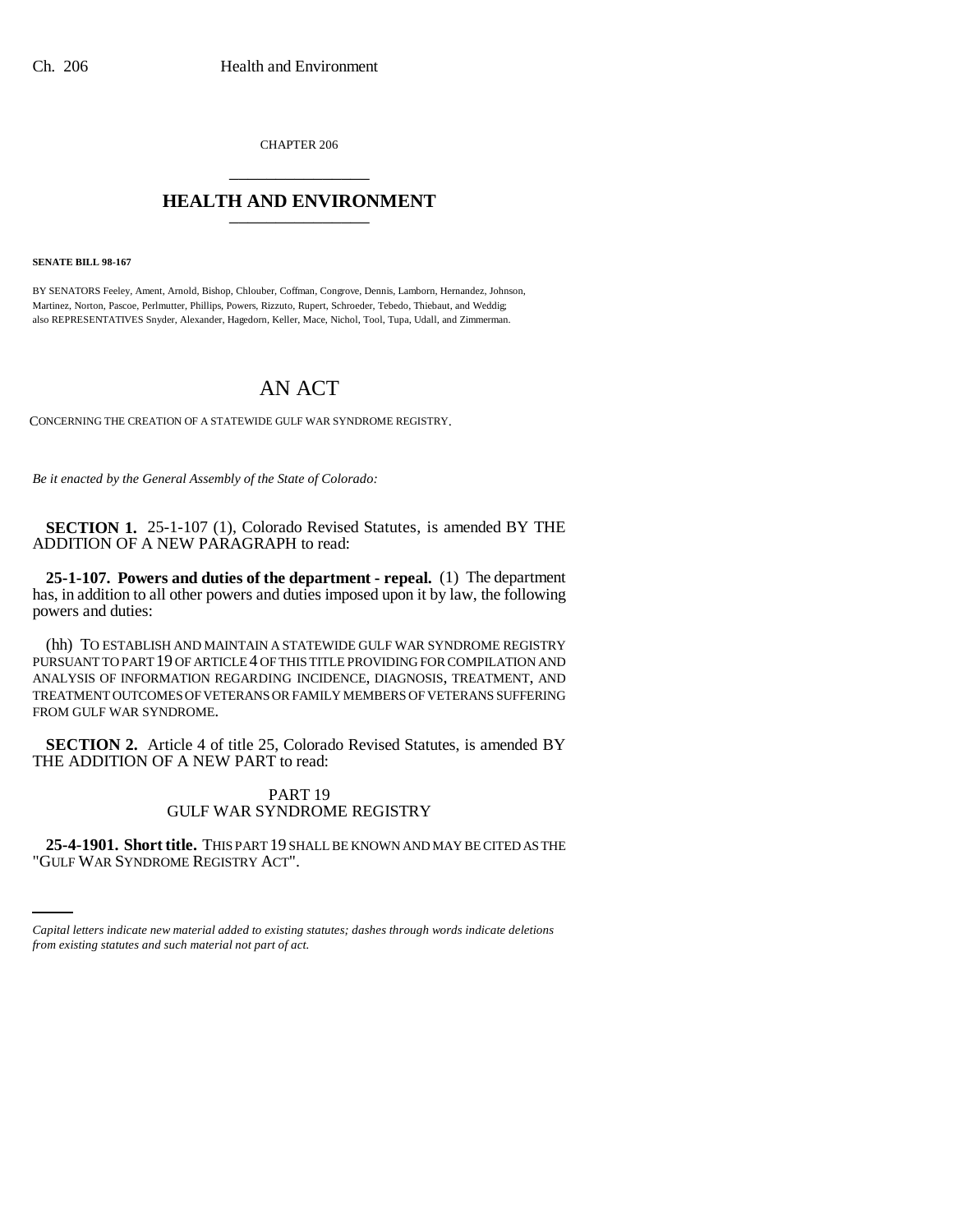**25-4-1902. Definitions.** AS USED IN THIS PART 19, UNLESS THE CONTEXT OTHERWISE REQUIRES:

(1) "BIRTH DEFECT" MEANS ANY PHYSICAL OR MENTAL ABNORMALITY OR CONDITION, INCLUDING ANY SUSCEPTIBILITY TO ANY ILLNESS OR CONDITION OTHER THAN NORMAL CHILDHOOD ILLNESSES OR CONDITIONS.

(2) "DEPARTMENT" MEANS THE DEPARTMENT OF PUBLIC HEALTH AND ENVIRONMENT.

(3) "FAMILY MEMBER" MEANS A SPOUSE OR A CHILD OF A VETERAN WHO SERVED IN THE GULF WAR.

(4) "GULF WAR SYNDROME" MEANS THE WIDE RANGE OF PHYSICAL AND MENTAL CONDITIONS, PROBLEMS, AND ILLNESSES, INCLUDING BIRTH DEFECTS, EXPERIENCED BY VETERANS AND FAMILY MEMBERS THAT ARE CONNECTED WITH A VETERAN'S SERVICE IN THE ARMED FORCES OF THE UNITED STATES DURING THE GULF WAR.

(5) "REGISTRY" MEANS THE GULF WAR SYNDROME REGISTRY CREATED IN SECTION 25-4-1903.

(6) "VETERAN" MEANS A PERSON WHO IS A RESIDENT OF THIS STATE, WHO SERVED ON AND AFTER AUGUST 2, 1990, BUT PRIOR TO DECEMBER 31, 1991, DURING THE GULF WAR IN THE SOUTHWEST ASIA THEATER OF OPERATIONS, WHICH INCLUDES IRAQ, KUWAIT, SAUDI ARABIA, THE NEUTRAL ZONE BETWEEN IRAQ AND SAUDI ARABIA, BAHRAIN, QATAR, THE UNITED ARAB EMIRATES, OMAN, THE GULF OF ADEN, THE GULF OF OMAN, THE PERSIAN GULF, THE ARABIAN SEA, THE RED SEA, AND THE AIRSPACE ABOVE THESE LOCATIONS.

**25-4-1903. Gulf war syndrome registry - creation - reporting.** (1) THERE IS HEREBY CREATED A STATEWIDE GULF WAR SYNDROME REGISTRY THAT SHALL BE ESTABLISHED AND MAINTAINED BY THE DEPARTMENT. THE REGISTRY SHALL CONTAIN THE NAMES OF VETERANS AND FAMILY MEMBERS OF VETERANS WHO HAVE BEEN AFFECTED BY GULF WAR SYNDROME AS REPORTED BY PHYSICIANS, HEALTH CARE PROFESSIONALS, HOSPITALS, OR MEDICAL FACILITIES AS PROVIDED IN SUBSECTION (2) OF THIS SECTION OR AS REPORTED BY VETERANS ON FORMS PRESCRIBED BY THE DEPARTMENT. THE REGISTRY SHALL ALSO CONTAIN THE NAMES OF CHILDREN WITH CANCER OR BIRTH DEFECTS WHO HAVE AT LEAST ONE PARENT THAT IS A VETERAN OF THE GULF WAR, AND WHO SUBMIT INFORMATION TO THE REGISTRY AS PROVIDED IN SUBSECTION (4) OF THIS SECTION.

(2) A PHYSICIAN OR OTHER QUALIFIED HEALTH CARE PROFESSIONAL WHO HAS PRIMARY RESPONSIBILITY FOR TREATING A VETERAN OR A FAMILY MEMBER OF A VETERAN AND WHO BELIEVES THE VETERAN MAY HAVE BEEN EXPOSED TO CERTAIN CAUSATIVE AGENTS WHILE SERVING IN THE ARMED FORCES OF THE UNITED STATES DURING THE GULF WAR SHALL SUBMIT A REPORT TO THE DEPARTMENT ON A FORM PROVIDED BY THE DEPARTMENT. IF THERE IS NO PHYSICIAN OR OTHER QUALIFIED HEALTH CARE PROFESSIONAL HAVING PRIMARY RESPONSIBILITY FOR TREATING THE VETERAN OR THE VETERAN'S FAMILY MEMBER, THE HOSPITAL OR OTHER MEDICAL FACILITY TREATING THE VETERAN OR FAMILY MEMBER SHALL SUBMIT THE REPORT TO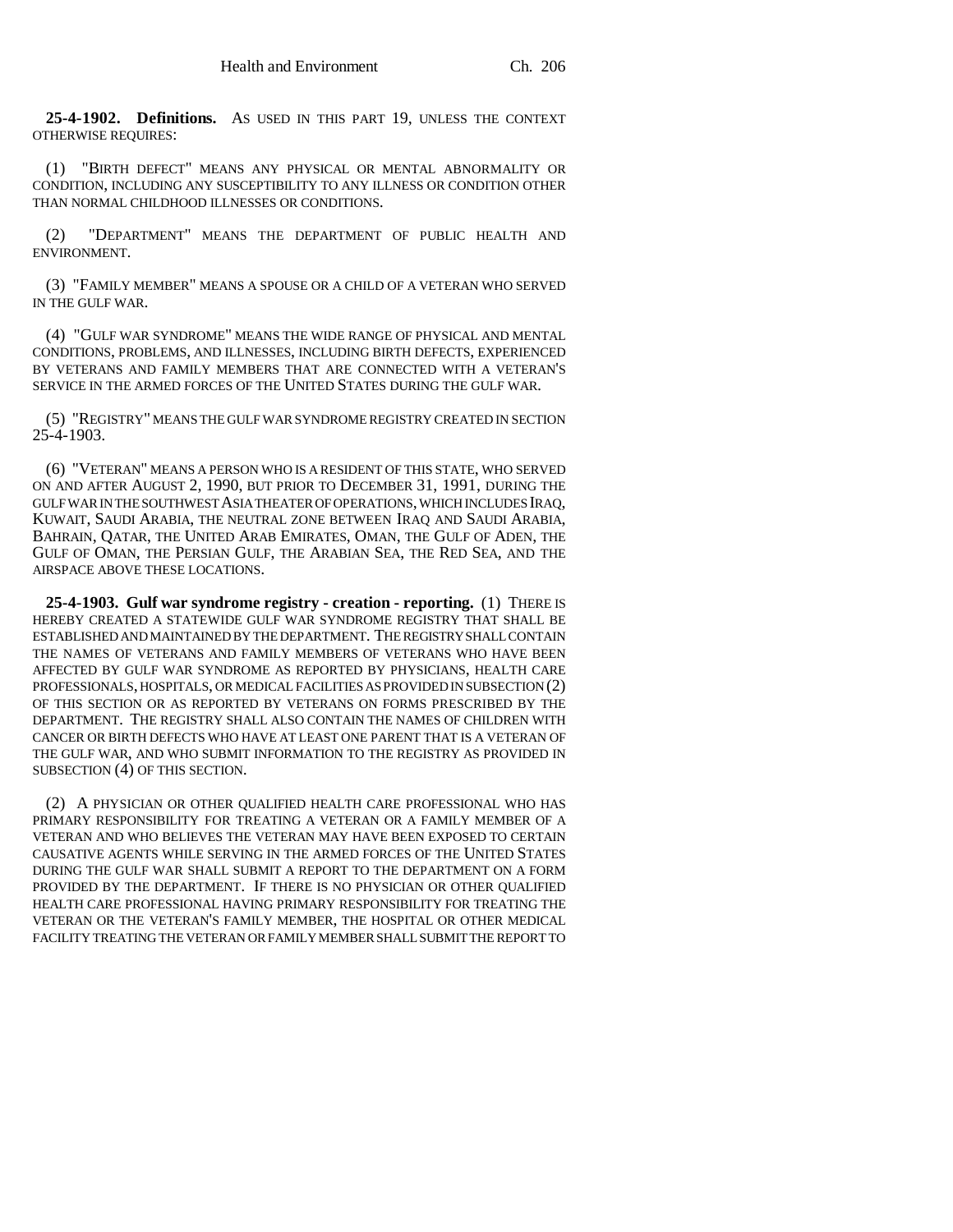## Ch. 206 Health and Environment

THE DEPARTMENT. NO REPORT SHALL BE SUBMITTED PURSUANT TO THIS SUBSECTION (2) UNLESS CONSENT OF THE VETERAN OR, IF THE REPORT INVOLVES A FAMILY MEMBER OF THE VETERAN, OF THE AFFECTED FAMILY MEMBER HAS BEEN OBTAINED. IF THE REPORT INVOLVES A PERSON WHO IS UNDER THE AGE OF EIGHTEEN YEARS, CONSENT SHALL BE OBTAINED FROM A PARENT OR LEGAL GUARDIAN OF THE CHILD.

(3) THE FORM PROVIDED BY THE DEPARTMENT TO VETERANS AND TO PHYSICIANS OR OTHER QUALIFIED HEALTH CARE PROFESSIONALS, HOSPITALS, OR OTHER MEDICAL FACILITIES SHALL REQUEST THE FOLLOWING INFORMATION:

(a) SYMPTOMS OF THE VETERAN OR FAMILY MEMBER OF THE VETERAN THAT MAY BE RELATED TO EXPOSURE TO CAUSATIVE AGENTS DURING THE GULF WAR;

(b) DIAGNOSES OF THE VETERAN OR FAMILY MEMBER OF THE VETERAN;

(c) METHODS OF TREATMENT PRESCRIBED;

(d) OUTCOME OR RESULTS OF ANY TREATMENT PRESCRIBED.

(4) THE DEPARTMENT SHALL CONTACT THE FAMILIES OF ANY CHILD BORN AFTER AUGUST 2, 1990, WHO IS ON THE STATE CANCER REGISTRY OR WHO HAS BEEN REPORTED TO THE DEPARTMENT AS HAVING BIRTH DEFECTS TO DETERMINE WHETHER EITHER OF THE TWO BIOLOGICAL PARENTS OF SUCH CHILD IS A VETERAN OF THE GULF WAR. IF EITHER PARENT DID SERVE, THE DEPARTMENT SHALL INFORM THE FAMILY OF THE CHILD ABOUT THE REGISTRY. IF THE FAMILY CONSENTS, THE CHILD'S NAME AND ANY SYMPTOMS, DIAGNOSES, METHODS OF TREATMENT, AND TREATMENT OUTCOMES SHALL BE LISTED IN THE REGISTRY.

**25-4-1904. Gulf war syndrome advisory committee - creation.** (1) THERE IS HEREBY CREATED A GULF WAR SYNDROME ADVISORY COMMITTEE TO ADVISE THE DEPARTMENT ON THE IMPLEMENTATION OF THE GULF WAR SYNDROME REGISTRY AND TO ANALYZE THE DATA COLLECTED FROM THE REGISTRY. THE ADVISORY COMMITTEE SHALL CONSIST OF ELEVEN MEMBERS. ONE OF THE MEMBERS SHALL BE THE STATE EPIDEMIOLOGIST FOR THE DEPARTMENT OF PUBLIC HEALTH AND ENVIRONMENT. THE REMAINING TEN MEMBERS SHALL BE APPOINTED BY THE GOVERNOR FOR TERMS OF THREE YEARS; EXCEPT THAT, OF THE MEMBERS FIRST APPOINTED, FIVE SHALL BE APPOINTED FOR THREE YEARS AND FIVE SHALL BE APPOINTED FOR TWO YEARS. WHENEVER A VACANCY EXISTS, THE GOVERNOR SHALL APPOINT A MEMBER FOR THE REMAINING PORTION OF THE UNEXPIRED TERM. OF THE MEMBERS APPOINTED BY THE GOVERNOR, ONE MEMBER SHALL BE A TOXICOLOGIST, ONE MEMBER SHALL BE A LICENSED PHYSICIAN WHO SPECIALIZES IN NEUROLOGY, ONE MEMBER SHALL BE A LICENSED PHYSICIAN WHO SPECIALIZES IN OBSTETRICS AND GYNECOLOGY, ONE MEMBER SHALL BE A LICENSED PHYSICIAN WHO SPECIALIZES IN PEDIATRICS, ONE MEMBER SHALL BE A LICENSED PHYSICIAN WHO SPECIALIZES IN ONCOLOGY, ONE MEMBER SHALL BE A MEMBER OF THE COLORADO BOARD OF VETERANS AFFAIRS, THREE MEMBERS SHALL BE VETERANS, AT LEAST TWO OF WHOM SHALL BE VETERANS OF THE GULF WAR, AND ONE MEMBER SHALL BE A MEMBER OF THE PUBLIC.

(2) THE ADVISORY COMMITTEE SHALL ELECT A CHAIRPERSON AND SHALL MEET AS OFTEN AS NECESSARY. MEMBERS OF THE ADVISORY COMMITTEE SHALL SERVE WITHOUT COMPENSATION.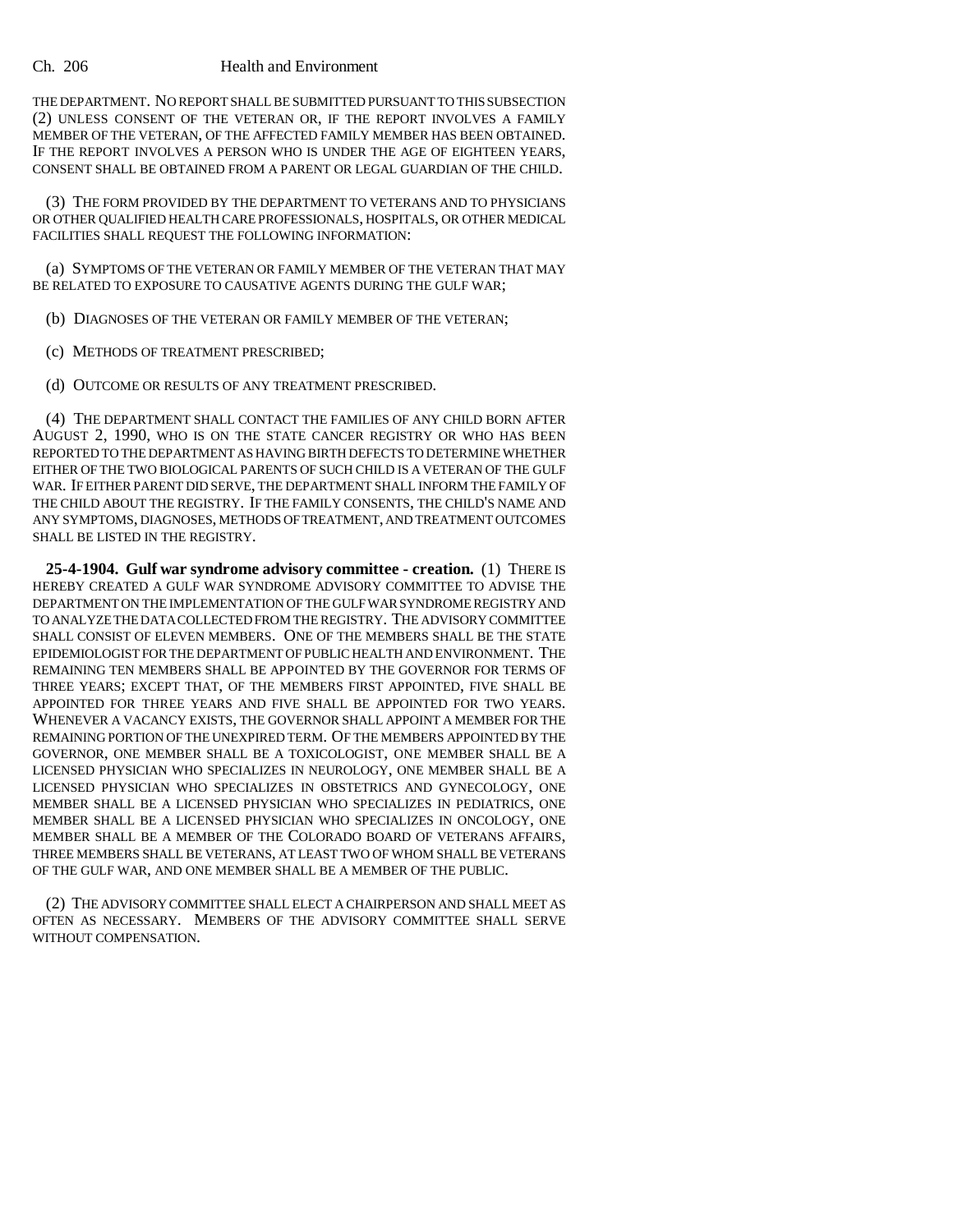(3) THE ADVISORY COMMITTEE SHALL HAVE THE FOLLOWING POWERS AND DUTIES:

(a) TO ADVISE THE DEPARTMENT ON THE IMPLEMENTATION OF THE REGISTRY;

(b) TO ASSIST AND ADVISE THE DEPARTMENT ON THE KINDS OF INFORMATION THAT SHOULD BE REQUESTED FOR AND COMPILED IN THE REGISTRY;

(c) TO ANALYZE THE DATA COLLECTED FROM THE REGISTRY, MAKE FINDINGS BASED ON THE INFORMATION COLLECTED FROM THE REGISTRY, AND REPORT SUCH FINDINGS PURSUANT TO SECTION 25-4-1905;

(d) TO MONITOR STUDIES OR OTHER ACTIONS THAT OTHER STATES AND THE FEDERAL GOVERNMENT ARE TAKING TO ADDRESS THE PROBLEMS AND IMPACTS OF THE GULF WAR ON VETERANS AND THEIR FAMILY MEMBERS;

(e) TO MAKE RECOMMENDATIONS ABOUT LEGISLATION OR PUBLIC HEALTH EFFORTS NEEDED TO ADDRESS GULF WAR SYNDROME.

**25-4-1905. Reports - confidentiality of information collected.** (1) THE ADVISORY COMMITTEE SHALL COMPILE, ANALYZE, AND EVALUATE THE INFORMATION AND DATA SUBMITTED TO THE REGISTRY. THE ADVISORY COMMITTEE SHALL SUBMIT AN ANNUAL REPORT WITH ITS FINDINGS, CONCLUSIONS, AND RECOMMENDATIONS TO THE GOVERNOR, THE STATE BOARD OF HEALTH, AND THE HEALTH, ENVIRONMENT, WELFARE, AND INSTITUTIONS COMMITTEES OF THE HOUSE OF REPRESENTATIVES AND THE SENATE.

(2) ALL INFORMATION OBTAINED FROM OR CONCERNING A VETERAN OR AN INDIVIDUAL ON THE REGISTRY SHALL BE CONFIDENTIAL; EXCEPT THAT RELEASE MAY BE MADE OF SUCH INFORMATION FOR STATISTICAL PURPOSES IN A MANNER SUCH THAT NO INDIVIDUAL PERSON CAN BE IDENTIFIED.

(3) A PHYSICIAN OR OTHER QUALIFIED HEALTH CARE PROFESSIONAL, A HOSPITAL, OR MEDICAL FACILITY THAT COMPLIES WITH THE PROVISIONS OF THIS PART 19 SHALL NOT BE HELD CIVILLY OR CRIMINALLY LIABLE FOR PROVIDING INFORMATION REQUIRED BY THIS PART 19.

**25-4-1906. Gulf war syndrome registry fund.** THE DEPARTMENT IS AUTHORIZED TO ACCEPT AND EXPEND GRANTS, DONATIONS, AND GIFTS-IN-KIND FROM PRIVATE AND PUBLIC SOURCES FOR THE PURPOSES OF MAINTAINING AND PUBLICIZING THE REGISTRY CREATED IN THIS PART 19; EXCEPT THAT THE REGISTRY SHALL NOT BE IMPLEMENTED UNTIL SUFFICIENT GRANTS, DONATIONS, AND GIFTS ARE OBTAINED TO SUPPORT ITS IMPLEMENTATION. ONCE SUFFICIENT FUNDS ARE OBTAINED TO IMPLEMENT THE REGISTRY, THE DEPARTMENT SHALL CONTRACT WITH A PRIVATE ENTITY TO PERFORM ANY OF ITS DUTIES CONCERNING THE REGISTRY. ANY GRANTS, DONATIONS, AND GIFTS SHALL BE CREDITED TO THE GULF WAR SYNDROME REGISTRY FUND, WHICH FUND IS HEREBY CREATED IN THE STATE TREASURY. THE MONEYS IN SAID FUND SHALL BE SUBJECT TO ANNUAL APPROPRIATION BY THE GENERAL ASSEMBLY FOR THE PURPOSE OF IMPLEMENTING THE GULF WAR SYNDROME REGISTRY. ALL INTEREST DERIVED FROM THE DEPOSIT AND INVESTMENT OF MONEYS IN THE FUND SHALL BE CREDITED TO THE FUND. ANY MONEYS NOT APPROPRIATED SHALL REMAIN IN THE FUND AND SHALL NOT BE TRANSFERRED OR REVERT TO THE GENERAL FUND OF